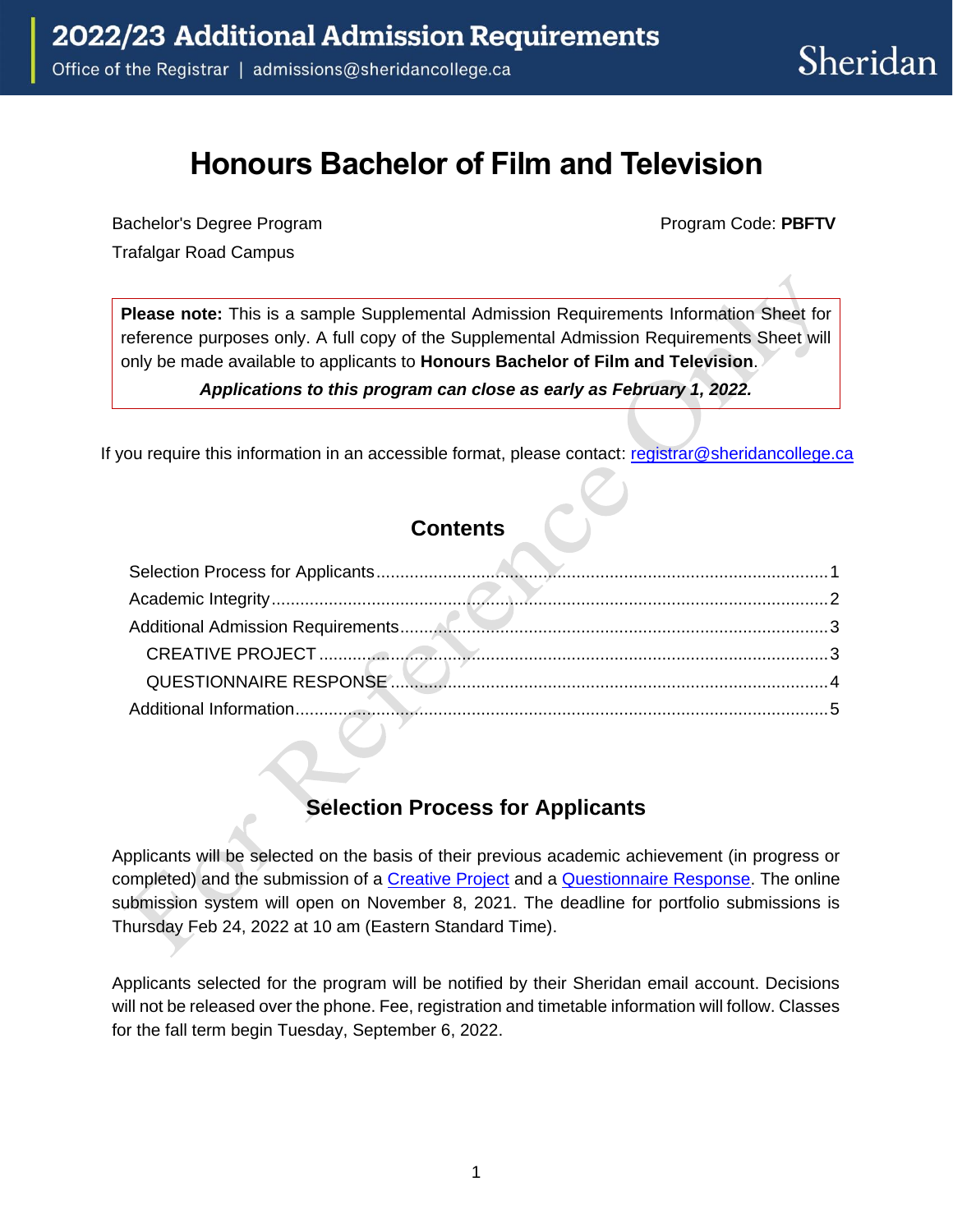# **Academic Integrity**

<span id="page-1-0"></span>By submitting your Admission Requirements, you are agreeing to comply with Sheridan's Academic Integrity Policy. The Academic Integrity Policy states:

 Sheridan College is committed to upholding the highest standards of academic integrity. The International Centre for Academic Integrity (ICAI) defines academic integrity as "a commitment, even in the face of adversity, to six fundamental values: honesty, trust, fairness, respect, responsibility, and courage. From these values flow principles of behavior that enable academic communities to translate ideals into action".

 Applicants who are found to have falsified transcripts, cheated on admission tests, or submitted fraudulent documents or in any other way attempted to circumvent the admissions process in a manner inconsistent with the principles of academic integrity, will not be granted admission to the College. The applicant will be ineligible for admission to any Sheridan program or course for a period of not less than 5 years, after which admission to the College will be reviewed on a caseby-case basis.

 For programs where a portfolio submission is required as part of the admission process, portfolio work should represent an applicant's own ideas, writing, projects and creations. Where others have contributed, or non-original ideas have been included, applicants will give proper recognition and reference.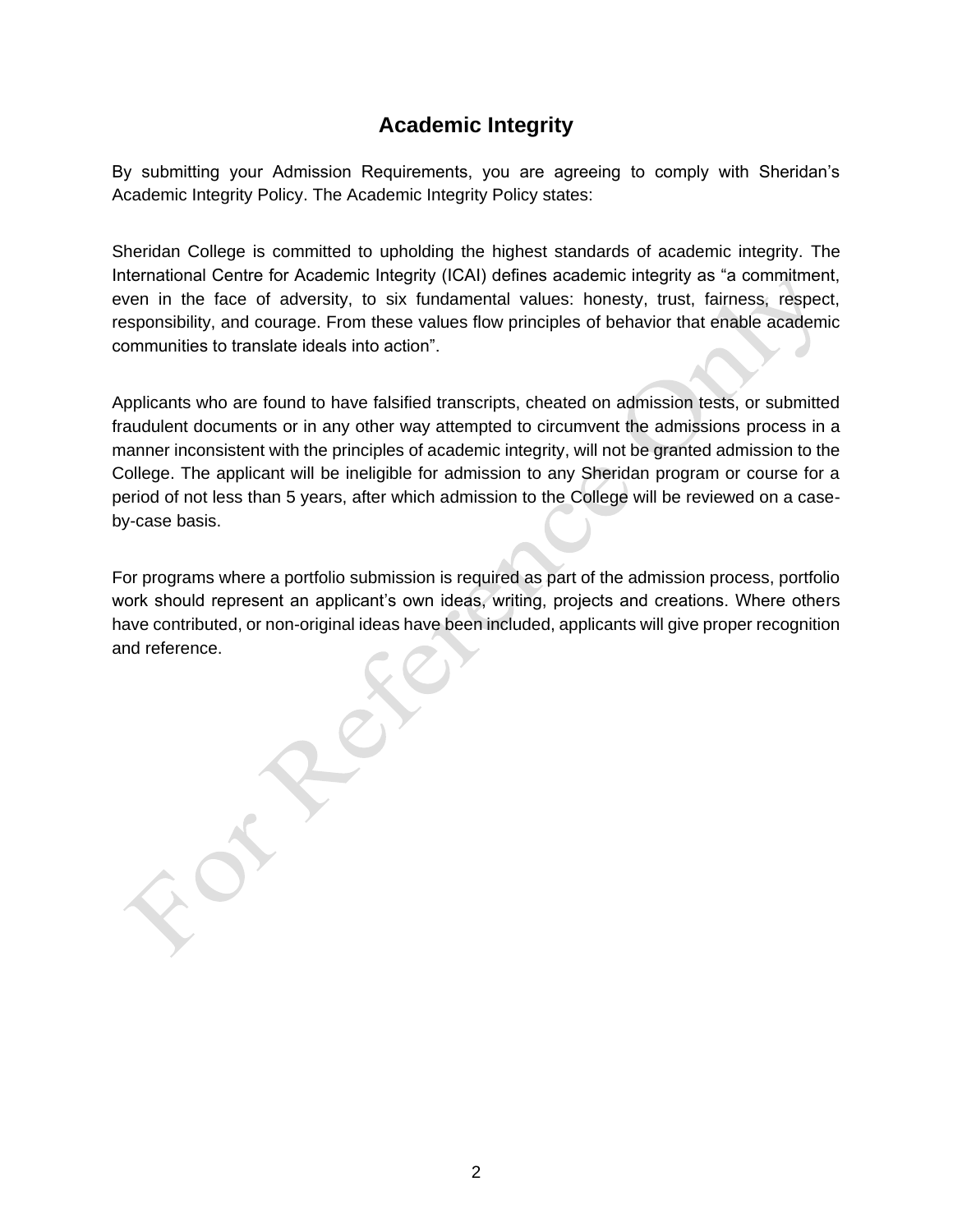## **Additional Admission Requirements**

<span id="page-2-0"></span>**After applying to the program, applicants will be required to submit additional admission requirements online and will receive official submission instructions. It's in your best interest to apply as soon as possible.** 

The two components of the Additional Admission Requirements for the Honours Bachelor of Film & Television program are described below:

- [Creative Project](#page-2-1)
- [Questionnaire Response](#page-3-0)

### <span id="page-2-1"></span>**CREATIVE PROJECT**

Your Creative Project should be an effective indication of why you should be in the program. Your project should be designed in a unique and creative way to highlight what you believe makes you an excellent candidate for BFTV.

Your Creative Project must be about the following theme: **Empathy** 

 Your Creative Project submission must fall under **ONE** of the following types. There is no order of preference in this list, lengths stipulated are <u>maximum</u> allowable lengths.<br>Submissions can be shorter.

- video. Note: The use of "pro-sumer" or professional equipment gives no advantage to the 1. **A 2-minute video.** May be short drama, documentary, animation, experimental, or music applicant. Submission format must be a Vimeo link with password.
- your text or may be a stand-alone page in your PDF. Submission must be a maximum of science-fiction, fantasy, etc. Your submission must include an image that acted as 2. **A 5-page short story.** This may be any type of story – for example, a comedy, romance, inspiration for your writing or somehow reflects the work. The image can be embedded in 1250 words or less (Times Roman, 12pt font, double-spaced, in a PDF file).
- 3. **A 3-page script.**  This may be any type of story for example, a comedy, romance, science-fiction, fantasy, etc. The submission will be presented in standard film script formatting (see attached reference). Free screenwriting software such as [WriterDuet](https://www.writerduet.com/) or [Celtx](https://www.celtx.com/index.html) may be used. Note: The title page is not counted in the 3 pages. Submission format must be a PDF file.
- 4. **A 4 to 8 image photo essay.** Give each photograph a caption or write one reflective paragraph to accompany the entire submission. Present the images in a meaningful way by considering the order, transitions and framing of the images. Submission can be a PowerPoint / Keynote slide deck, exported as a QuickTime movie, or a PDF file.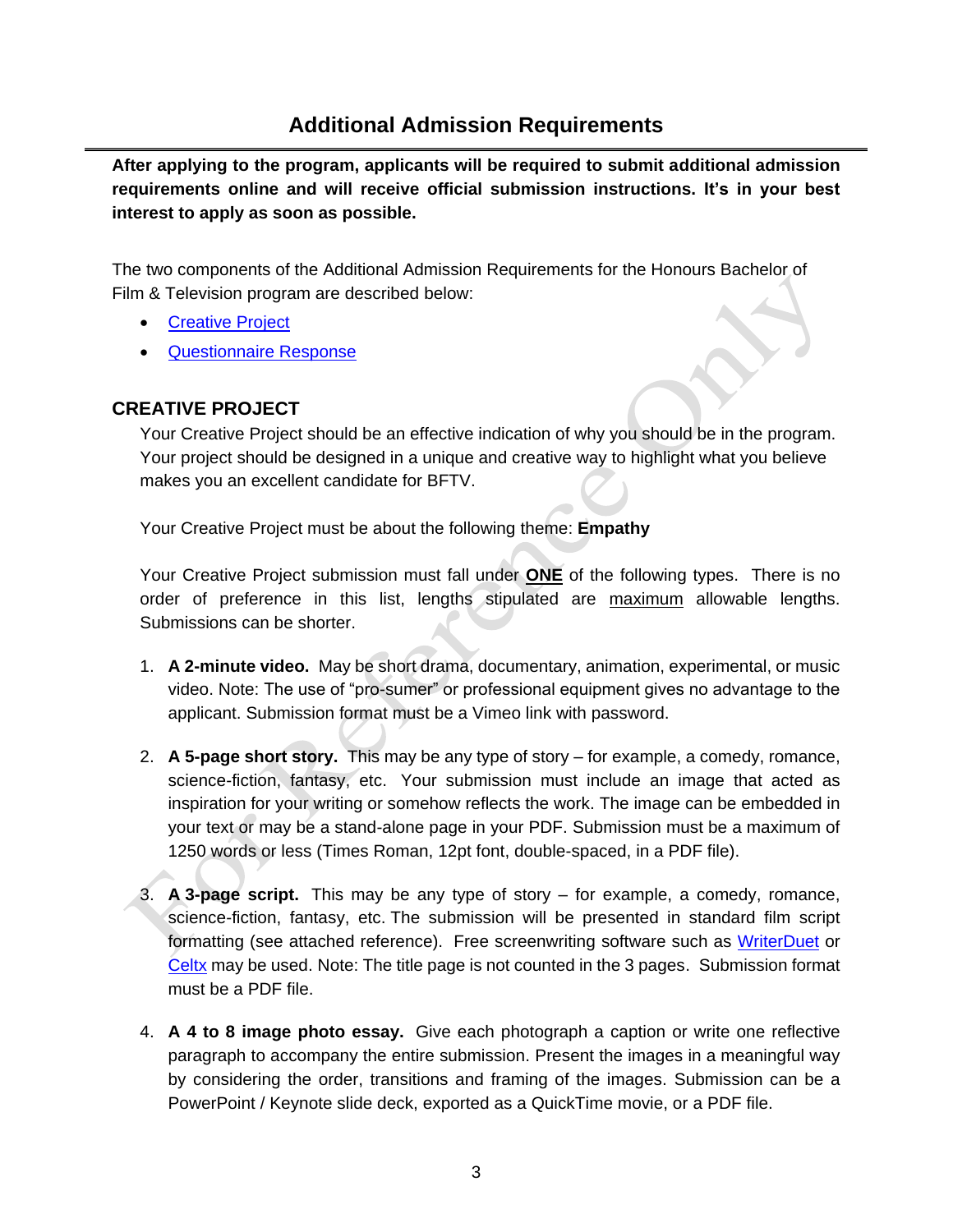music and sound effects. Music-only productions ("songs") are not suitable. Note: The use of "pro-sumer" or professional equipment gives no advantage to the applicant. 5. **A 2-minute audio production.** May be drama, experimental (sound montage or sound collage) or documentary ("podcast"). The production should feature elements of dialogue, Submission format must be an MP3 file.

#### **Important Notes**

- ➢ **Use of third-party music** in your Creative Project is permitted as long as credit is given to the composer, publisher or rights-holder. This credit can be on-screen or recorded.
- $\triangleright$  All submitted files, regardless of file type, will be named as follows:

#### **LASTNAME 991###### BFTV Creative Submission DD-MM-YYYY**

 (where 991###### is your Sheridan student number and DD-MM-YYYY is the date of completion of your project). Careful attention to file naming is encouraged.

- ➢ **Project length and content requirements:** The stipulated maximum length will be enforced; please note that we welcome shorter works but those that exceed the above limitations will not be considered. limitations will not be considered.
- ➢ **Collaborative film or video submissions:** A film or video created in collaboration with others may be submitted but you must be sure to indicate – through on-screen or spoken credits, for example – specifically the work *you* did on the project (camera operator only, director only, writer only, production design only, etc.)

### <span id="page-3-0"></span>**QUESTIONNAIRE RESPONSE**

following four questions succinctly and in your own words: After completing your Creative Project and reflecting upon that process, please answer the

- What part did you play in creating this project? 1.
- Where did the idea originate? 2.
- 3. What challenges did you face in making this project?
- audience? 4. What feeling, idea, concept or theme are you trying to communicate to your

Your response can be submitted in ONE of the following ways:

a) As a PDF file, Times 12pt font, double spaced

**OR** 

b) As a spoken word recording in .wav, .mp3, .AAC, or similar format – recorded in a method of your choice (it can simply be recorded on a voice memo application on a mobile phone, tablet or computer).